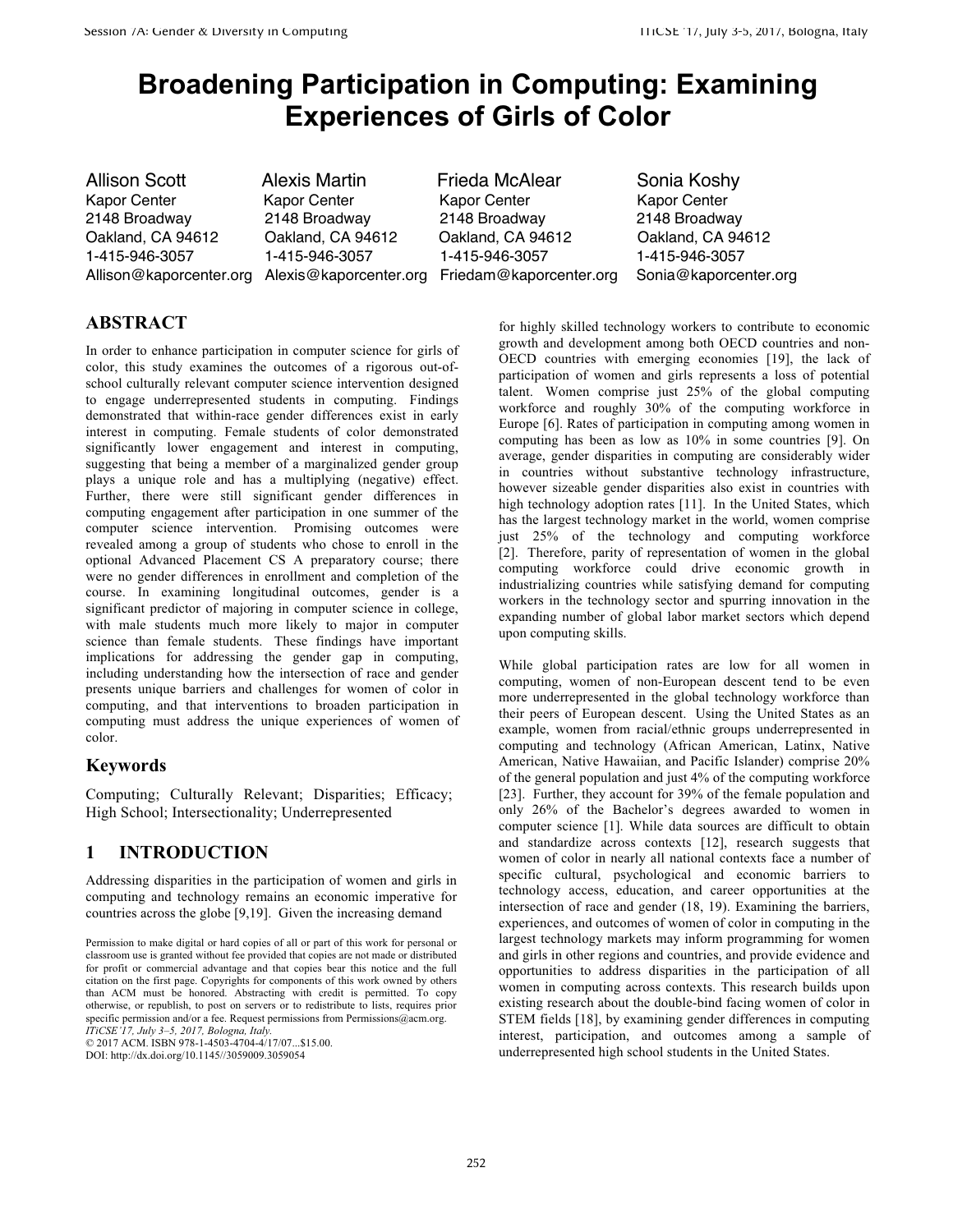#### **2 THEORETICAL FRAMEWORK**

In order to examine gender differences in the experiences and outcomes within computer science, this research draws upon theories of intersectionality and critical race theory. Crenshaw's theory of intersectionality (1991) posits that individuals have multiple identities, and that individuals already marginalized by their racial/ethnic identities may be further marginalized by their other identities, including gender, sexual orientation, socioeconomic status, and (dis)ability. These identities are experienced collectively and are inseparable from one another [8]. Thus, for women of color in computing, it follows that there are unique barriers resulting from the intersection of race and gender, which differ from the barriers experienced by individuals with just one of those marginalized identities [18]. Critical race theory has been used to conceptualize racial disparities in educational contexts as a function of structural and institutional racism manifested in schools and society [14]. In the computing education pipeline, structural disparities detrimentally affecting students of color can be seen in a lack of access to school funding and resources [7], computer science courses [5,16], and access to relevant and engaging curriculum [10]. Additional social and psychological barriers emerge as a reaction to being from a marginalized group [15], affecting students of color and women in computing. These barriers include stereotypes about ability [21], a lack of diverse role models [22], stereotype threat and disidentification within a domain associated with being a member of a marginalized group [21], and stereotypical cues within computer science environments [3]. While these barriers affect students of color and women, it follows that women of color face unique barriers as a result of having dual marginalized identities.

## **3 METHODOLOGY**

#### **3.1 Research Questions**

To examine whether there is evidence of a double-bind affecting the outcomes of women of color in computing, this study explores the following research questions: (1) Among underrepresented high school students participating in a rigorous summer intervention program, do gender differences exist in computer science interest and aspirations? and (2) Do existing gender differences persist in participation in AP CS A courses in high school and the pursuit and completion of computer science degrees?

## **3.2 Program Context**

This study took place within a 5-week, 3-summer science, technology, engineering and mathematics (STEM) program serving underrepresented high school students across four sites in Northern and Southern California. Students are admitted to the program in the summer between 9th and 10th grade, and attend for three consecutive summers. The academic programming includes: math, science, and computer science core courses, an engineering design course, and college preparation activities in addition to a youth development-focused residential program with lessons and activities related to social, emotional, and leadership development. This research specifically examines the impact of the computer science intervention components on student outcomes. The computer science intervention includes a threesequence computer science course, taken by all students, with



**Figure 1: Conceptual Model for STEM Program CS Initiatives** 

This research will build upon the theoretical frameworks of intersectionality and critical race theory to further explore whether there are unique barriers faced by women of color that affect their interest, participation, and persistence in computer science. This research will go beyond examinations of experiences of girls of color [20], and look comparatively at experiences and outcomes of both gender groups to further explore the double-bind facing women and girls of color in computing. Given the underrepresentation of women in computing across the globe, this research can contribute to understanding of unique experiences of women of color and has implications for informing interventions to increase participation of women of color in computing.

curriculum adapted from Exploring Computer Science (CS1), Beauty and Joy of Computing (CS2), and AP Computer Science A (CS3; College Board, 2016; UC Berkeley and Education Development Center, 2012; GSEIS, Center X, 2004). Each course provides 37.5 total hours of instruction per summer, for a total of 112.5 hours. Students have the option of participating in an additional AP CS preparatory course during their senior year which prepares students to take the AP CS A exam. All of the computer science programming and activities are situated within a culturally relevant and responsive pedagogical framework and provide exposure to diverse computer science role models, diverse instructors, and support networks of diverse peers (Figure 1).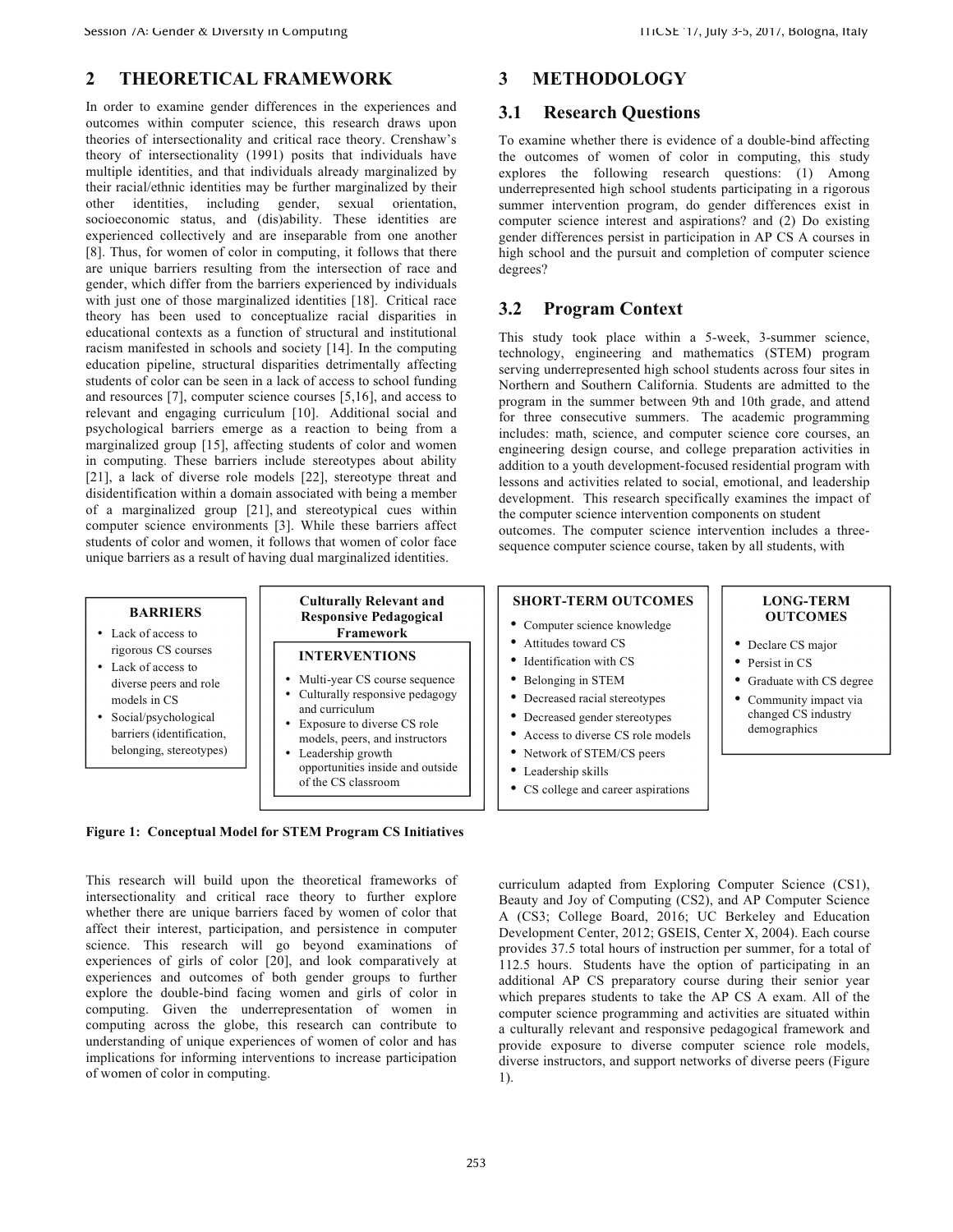#### **3.3 Participants**

Three samples were included in this study: (1) a sample of current high school students who participated in the program during the summer of 2016, (2) a sample of participants in 2014 and 2015 who enrolled in the optional AP CS A preparatory course, and (3) a sample of current college students who previously participated in the program in 2014 and 2015. In Sample 1, participants were recruited for this research study through a verbal invitation given during the program orientation meeting attended by students and their parents. A total of n=205 students consented to participate in the research study and completed both the pre and post-survey (80% participation rate). All participants were members of racial/ethnic groups underrepresented in STEM fields, relative to their percentage of the United States population. The majority of participants were Hispanic/Latinx (52%), Black/African American (34%) and Southeast Asian (8%), with participants classified as "other" or "multiracial" comprising the remaining 6%. The sample consisted of slightly more females (53%) than males (47%). Tenth graders were 43% of the sample, with 11th and 12th graders comprising 30% and 27%, respectively. The majority of students came from low-income households, as determined by federal qualification for Free/Reduced Price Lunch (78%). Seventy-six percent of the students will be the first in their family to complete college. All students attended high schools in California, in the San Francisco Bay Area and Los Angeles Area; with 92% attending public schools.

In Sample 2 and Sample 3, demographic data and program participation data were collected from program records of participants from 2014 and 2015. A total of 183 students participated in the program during that time, and of those participants, 71 (39%) chose to enroll in the optional AP CS A preparatory course during their senior academic year. 58% were male and 42% were female; 28% were African American and 62% were Latinx, with the remaining 10% from other underrepresented backgrounds. In Sample 3, students who had previously participated in the program were contacted by email and invited to complete a follow-up survey. A total of 129 students who participated in 2014 and 2015 completed the survey. In addition, educational data of 6 students from the 2014 and 2015 cohorts were captured from their recently updated LinkedIn profiles for an aggregated total of 135. Eighty-seven percent of those were enrolled in four-year universities (n=117). Forty-nine percent of the participants were male, and 51% female.

## **3.4 Data Collection Instruments, Procedures, and Analysis**

Survey instruments, reviews of program records, and focus groups were used to examine computer science engagement and participation by gender. A pre- and post-program online survey containing demographic questions and 9 scales including a computer science engagement scale, was administered to all participants in Sample 1. The computer science engagement scale was the only scale utilized within this study and consisted of 6 items ( $\alpha$ =.90) assessing interest in computer science and interest in pursuing computer science as a major in college and as a career. Items included, "I think computer science is interesting," and "I am likely to major in computer science in college." All items were measured on a 5-point Likert scale with higher values indicative of higher levels of agreement. Advanced Placement CS

A course enrollment and participation of students within Sample 2 was assessed using program records of student enrollment, participation, and completion of the AP CS A preparatory course in 2014-15 and 2015-16.

An alumni survey was used to collect demographic data and student current major/field of study (in addition to other variables not analyzed in this study) with Sample 3 participants in the fall of 2016. Current enrollment in a computing major was measured with one open-ended item asking students to "indicate your current undergraduate major." Responses that included computer science, computer engineering, computer programming, and electrical engineering were coded as computing majors. To collect qualitative data on experiences with computer science in the program, two focus groups were held during the summer of 2016 with 11 female and 6 male students. For the purposes of this study, only the female responses were utilized. A focus group protocol consisting of nine questions focusing on engagement, learning, and interest, was utilized, including items such as "How, if at all, did your [program name] computer science class affect how you feel about computer science?" and "What have you learned in computer science that really stands out to you?"

Descriptive analyses were used to examine the frequency of student participation, course completion, and test-taking rates, by gender. Descriptive analyses were also used to examine postsecondary outcomes by gender. Independent-samples t-tests and regression analyses were used to examine whether male and female participants differed significantly in CS engagement and whether gender was a significant predictor of post-program CS engagement levels, AP CS A participation, and college CS major. Focus group notes and transcripts were analyzed utilizing qualitative analysis software, and qualitative and quantitative data were triangulated to synthesize findings.

# **4 FINDINGS**

# **4.1 Computer Science Interest and Engagement by Gender**

Prior to entering the program, male students had significantly higher levels of engagement than female participants  $(M_{\text{diff}} =$ 0.33, 95% CI [0.13, 0.54], *t*(203) = 3.183, *p* = .002.), demonstrating initial gender differences even among racially underrepresented populations  $(M<sub>M</sub>=3.82, SD=.66$  vs  $M<sub>F</sub>=3.49$ , *SD*=.83). Computer science engagement from pre- to postprogram was then analyzed to determine whether the intervention resulted in significant increases in computer science engagement. While there were no significant increases in CS engagement from pre- to post-program overall,  $t(200) = -.68$ ,  $p = n.s$  ( $M_{\text{per}}=3.66$ ,  $SD = .76$  to  $M_{\text{post}} = 3.69$ ,  $SD = .86$ ), regression analyses showed several demographics, including gender to be a significant predictor of post-program CS engagement scores. This finding revealed female participants were less likely to be engaged in CS than male participants ( $β = -.33, p < .001$ ). Qualitative data from surveys confirmed quantitative findings that disparities by gender exist in student perceptions of their "favorite course." Although girls represent 53% of participants, just 23% listed computer science as their "favorite," compared to 39% of male participants (Figure 2). Of the girls who chose computer science as their favorite course, 21% had just completed their first computer science course in the program. However, 50% of girls who listed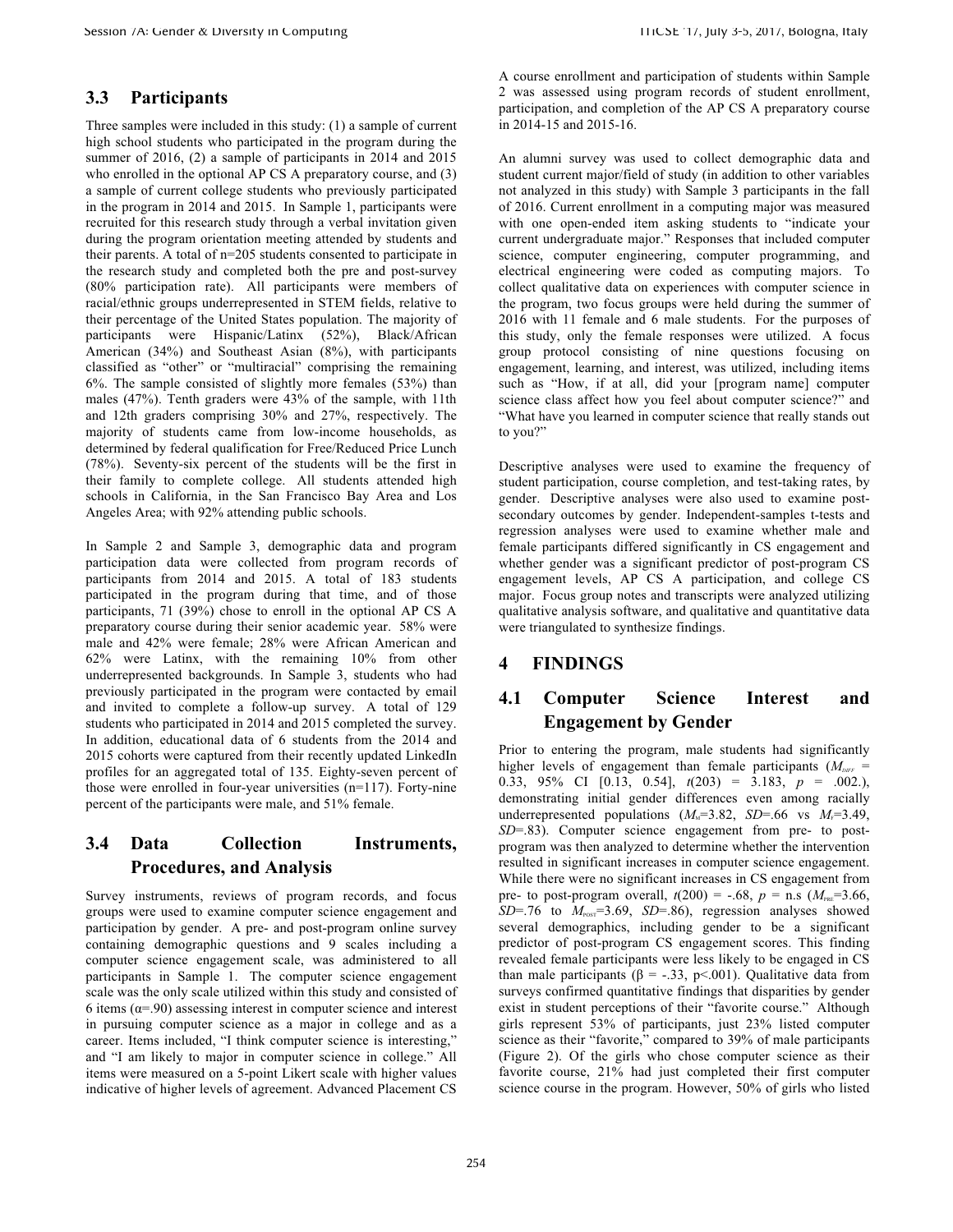computer science as their favorite class were in their second year of the program, suggesting that taking multiple CS courses may increase interest in computer science among girls of color. This indicates two important findings: (1) girls of color started out with less interest in computer science, but this interest grew over time, and (2) the intervention had differential effects on males versus females, with the intervention unable to close the gender gap in interests and aspirations in computer science, even though students received the same intervention and were from otherwise similar demographic backgrounds.



**Figure 2. CS As Favorite Course, by Gender** 

Additional qualitative data from girls who listed computer science as their favorite course revealed promising practices and interventions that could be implemented to address barriers to participation among girls of color. Among girls who were highly engaged in computer science, themes of seeing CS as "fun and interesting" and "challenging" and seeing its relevance to their other interests (e.g. music, video games) were described. They also described the lack of exposure to CS in their high school and how exposure to the program's CS courses made them aware and interested in pursuing CS in college and career. Girls also indicated that teachers played a critical role in making the content engaging and in having high expectations of them.

# **4.2 Advanced Placement Computer Science Participation and Completion by Gender**

To examine whether gender disparities in interest persist, the participation and completion rates in the optional AP Computer Science A preparatory course in 2014 and 2015 were examined. Seventy-one students chose to enroll in the optional course. Of these, 58% were male and 42% were female, demonstrating slight gender differences in enrollment rates. Of those who enrolled in the course, 41 (58%) of participants completed the course. Course completion rates and AP CS A exam completion rates were relatively equal by gender, with 60% of female students completing the course compared to 58% of males, demonstrating no gender disparities in persistence through the course. Regression analyses further reveal gender is not a significant predictor of AP CS A course participation ( $\beta = .04$ , p=ns) or completion (β = .10, p=ns). This is an important finding, demonstrating that of the group of students who self-select into the AP CS A prep course, there are no gender disparities in exam completion, which appears to counter the disparities seen broadly across the nation in AP CS A test-taking by gender [5].

## **4.3 Post-Secondary Computer Science Outcomes by Gender**

This study also aimed to examine longitudinal outcomes and whether gender differences in initial interest in majoring in CS persisted into post-secondary education, among students who participated in the program in 2014 and 2015. Among the 117 program alumni currently attending 4-year colleges/universities, 24% of were declared CS majors. Males comprised the overwhelming majority of the CS majors (79%), while females comprised just 21%. Regression analyses demonstrated that gender is a significant predictor of majoring in CS in college, with female participants less likely to be CS majors than males (β  $= -0.35$ , p=.00). This finding provides further evidence of the persistence and prevalence of female underrepresentation in the CS in post-secondary education, despite early interventions. Further, participation in the AP CS A course was a significant predictor of majoring in CS for male students ( $\beta$  = -.26, p=.05), but not for female students (β = -.03, p=ns). This is an interesting finding, suggesting that although previous research has demonstrated that participation in advanced computing courses are strong predictors of majoring in computer science in college [16], in this sample, taking a course did not increase the likelihood of majoring in CS for female students, further suggesting unique disparities among young women of color in computing.

#### **5 CONCLUSIONS AND IMPLICATIONS**

In computing and technology, there are vast disparities in participation by gender, with women underrepresented in computing worldwide. Within the United States context, where both women and people of color are underrepresented in computing, evidence suggests there are additional barriers affecting women of color who are marginalized by both race and gender [17,18]. Expanding upon this body of theoretical and empirical evidence, this study examined short and long-term outcomes of a sample of underrepresented high school students of color who participated in computing courses, and found that within-race gender differences exist in early interest in computing. Despite having similar racial and socioeconomic backgrounds, female students of color demonstrated significantly lower engagement and interest in computing, suggesting that being a member of a marginalized gender group plays a unique role and has a multiplying (negative) effect. Further, participation in the computing intervention alone did not close the gender gap; there were still significant gender differences in computing engagement after participation in one summer of the CS intervention. Promising findings were revealed among a small and self-selected group of students, who chose to enroll in the optional AP CS A preparatory course; there were no gender differences in enrollment and completion of the AP CS A course. In examining longitudinal outcomes however, gender is a significant predictor of majoring in computer science in college, with male students much more likely to major in computer science than female students. Participation in AP CS A in high school was only a significant predictor of majoring in computing in college for male students, but not female students. These findings have important implications for addressing the gender gap in computing, including understanding how the intersection of race and gender presents unique barriers and challenges for women of color in computing, and that interventions to broaden participation in computing must address the unique experiences